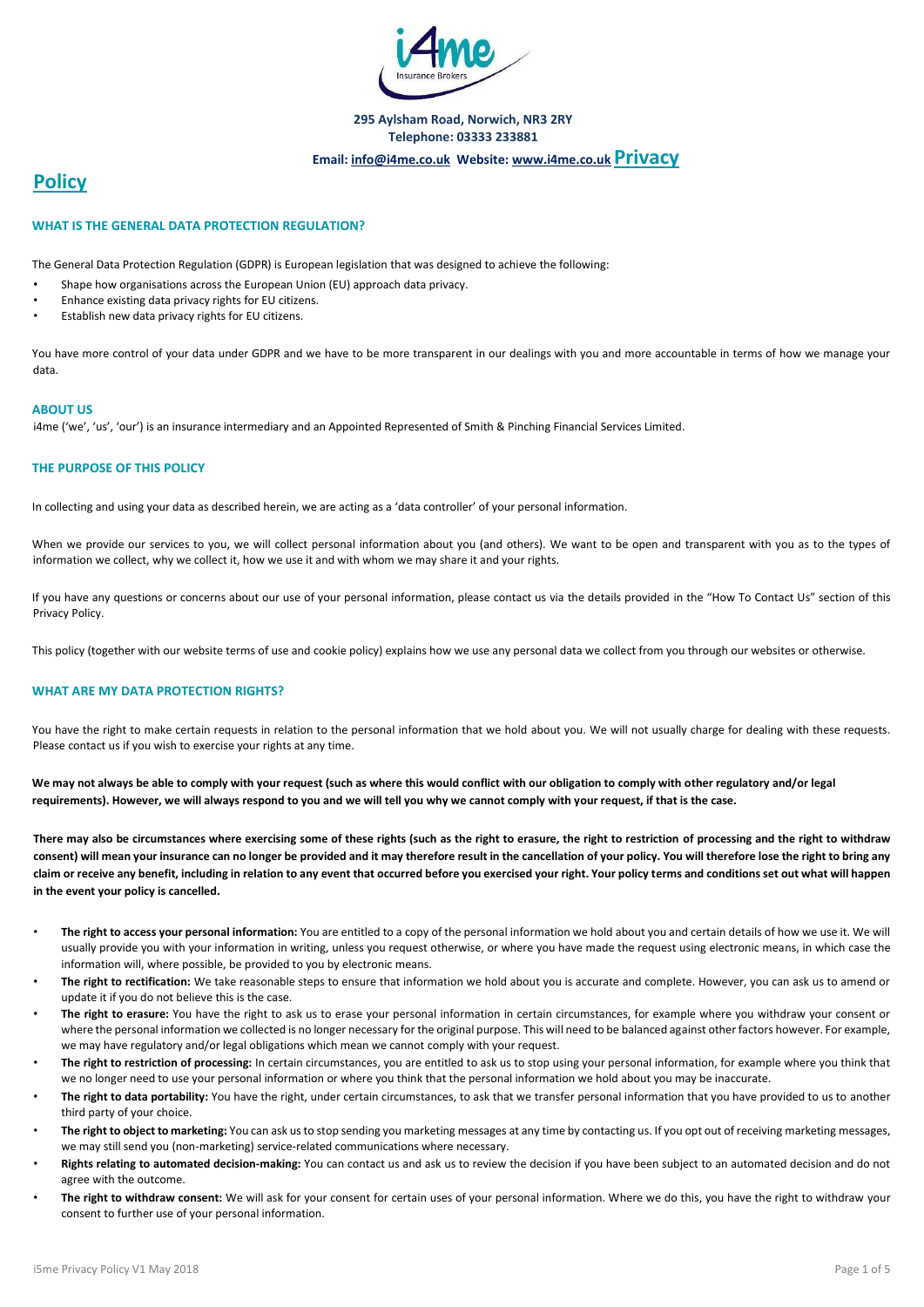• **The right to lodge a complaint with the Information Commissioner's Office:** You have a right to complain to the ICO if you believe that any use of your personal information by us is in breach of applicable data protection laws and/or regulations. More information can be found on the ICO website: https://ico.org.uk/ This will not affect any other legal rights or remedies that you have.

#### **DO I NEED TO DO ANYTHING?**

No. We have always taken our data protection responsibilities very seriously and have always collected and processed your data for the same purposes. Primarily, this means obtaining data from you and sharing it with certain trusted third parties in order to provide our products and services to you.

#### **WHAT INFORMATION WE COLLECT AND HOW WE COLLECT IT**

The personal information that we collect will depend on our relationship with you. For example, we will collect more detailed information about you if you are a customer than we would if you simply made an enquiry about the products and services we offer.

Depending on the types of products and services you require, we may also need to collect information from and about you which the law considers to be sensitive, which we refer to as **special category personal data**. This may relate to your health, genetic or biometric data, criminal convictions, sex life, sexual orientation, racial or ethnic origin, political opinions, religious or philosophical beliefs, trade union membership) because it is relevant to your insurance policy or claim (for example information regarding criminal convictions for the purposes of preventing, detecting and investigating fraud).

To enable us to provide you with the right product or service, we will collect personal information about you which may include the following

- Basic personal details such as your name, address, email address, telephone number, date of birth or age, gender, marital status
- Information about your income and employment, including job title and business description
- Information about your mortgage provider
- Information about your insurance requirements, such as sums insured, details of your home and other information relevant for rating
- Information about your other policies, such as claims history, quotes history, additional policies held, payment history and claims data
- Sensitive information. We only collect and process sensitive personal data where it is critical for the delivery of a product or service and without which the product or service cannot be provided. We will therefore not seek your explicit consent to process this information as it is required by us to provide the product or service you **have requested and is legitimised by its criticality to the service provision. If you object to use of this information then we will be unable to offer you that product or service**
- Your payment details
- Information captured during recordings of our telephone calls Your marketing preferences

We will obtain your personal information directly from you or someone else acting on your behalf in a number of ways, including:

- Via your use of our websites
- Requesting or obtaining a quotation
- Via the telephone, email, post or social media
- Face to face
- Entering competitions

#### **HOW WE WILL USE YOUR INFORMATION**

We may use your information to:

- Administer quotations and policies
- Make a decision whether we choose to accept or decline the proposed risk
- Calculate your premium and terms
- Provide you with payment options
- Maintain our records
- Confirm your identity and to prevent fraud
- Investigate and resolve any complaints
- Deal with any claims you should submit under your policy
- Verify the information you provide
- Undertake internal quality monitoring and external audits
- Carry out market research, statistical analysis and customer profiling

We may process your information for a number of different purposes, each of which requires a legal basis. We will rely on the following legal bases:

- We need to use your personal information to enter into or fulfil our contractual obligations to you. For example, in order to place appropriate insurance cover, we need to use your personal information to provide you with a quote and determine market placement.
- We have a genuine business need to use your personal information for reasons such as maintaining our business records, keeping records of insurance policies we place and analysing and improving our business model and services. When using your personal information for these reasons, we have considered your rights and ensured that our business need does not cause you harm.
- We have a legal or regulatory obligation to use your personal information. For example, our regulators impose certain record-keeping rules which we must adhere to.

When the information that we process is classed as a **special category information**, we must have one of the following additional legal grounds for processing:

- It is necessary for an insurance purpose and it is in the substantial public interest. This will apply where we are advising or arranging an insurance policy, assisting with any claims under a policy, and undertaking any activities to prevent and detect fraud.
- Where the use of your special categories of information is necessary to establish, exercise or defend our legal rights, for example legal proceedings are being brought against us or we want to bring a legal claim ourselves.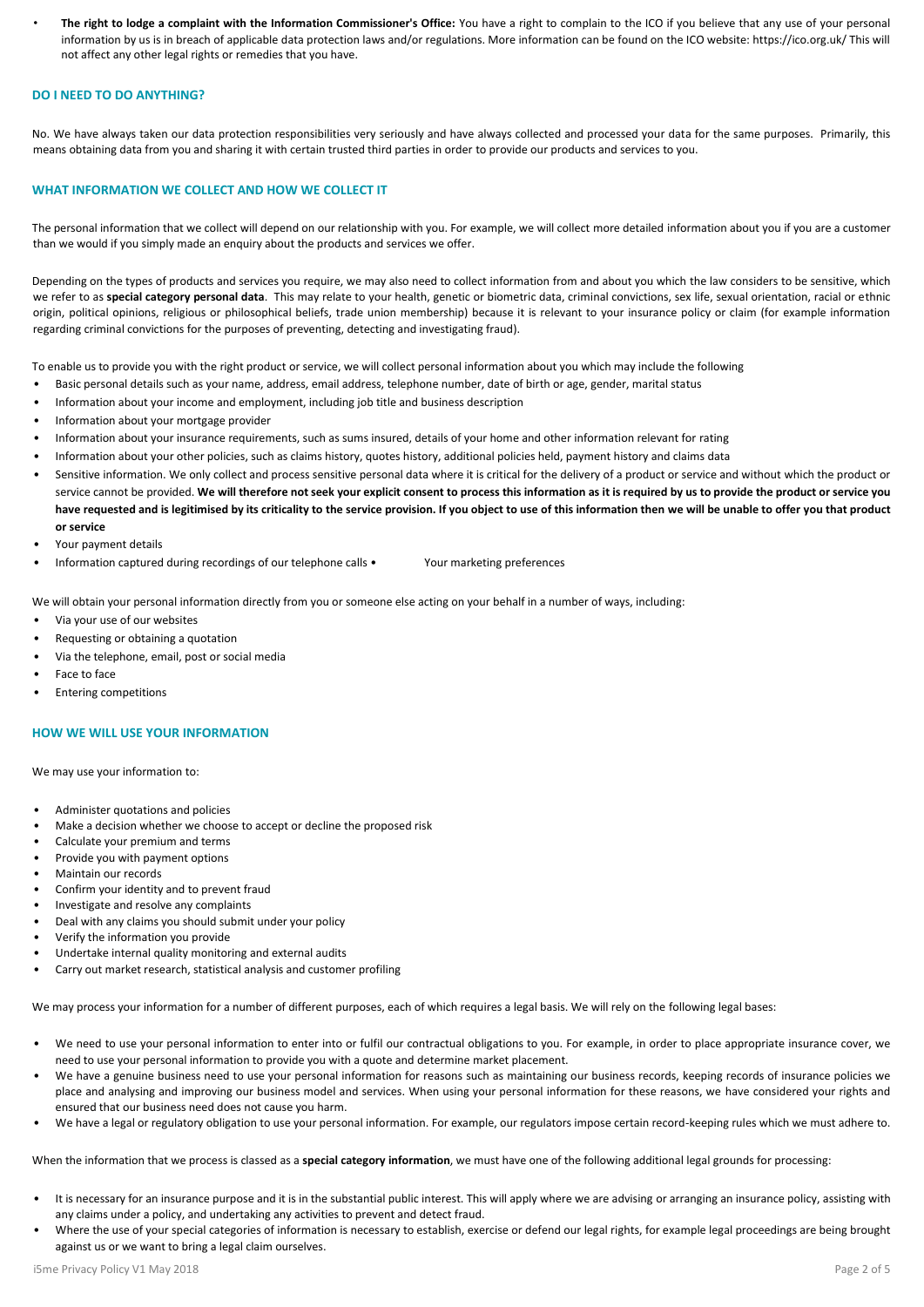#### **WHO WE WILL SHARE YOUR PERSONAL INFORMATION WITH**

- Smith & Pinching, with whom we share certain resources, such as accounting, compliance and insurance
- Our insurance partners, such as other insurance intermediaries, managing general agents, insurers, reinsurers or other companies who act as insurance distributors
- Other brokers who act directly for you and with whom we have agreements to facilitate the placement of an insurance policy for you, if this is something that we think is in your best interests
- Other insurers and insurance intermediaries who provide our own insurance
- Other third parties who assist in the administration of insurance policies, such as loss adjusters, claims handlers, accountants, auditors, lawyers, our insurers and other experts
- Fraud detection agencies and other third parties who operate and maintain fraud detection registers
- The police and other third parties or law enforcement agencies where reasonably necessary for the prevention or detection of crime
- Our regulators
- Industry bodies such as the Financial Ombudsman Service
- Debt collection agencies
- Credit reference agencies
- Our third party services providers such as IT suppliers, finance and payment providers, actuaries, auditors, lawyers, marketing agencies, document management providers, tax advisers, review collectors and insurance software providers
- Selected third parties in connection with the sale, transfer or disposal of our business
- With your consent, to any other person, firm, body etc not described above
- To any other person, firm, body etc not described above, where we are permitted or obliged to do so by law
- You may not have direct contact with all the parties listed above

| Reason for using your personal information                                                                                                                                                                                            | Legal grounds for using your personal information                                                                                                                                                                                                                                                  | Legal grounds for using your special category<br>personal information                                                                                                                               |
|---------------------------------------------------------------------------------------------------------------------------------------------------------------------------------------------------------------------------------------|----------------------------------------------------------------------------------------------------------------------------------------------------------------------------------------------------------------------------------------------------------------------------------------------------|-----------------------------------------------------------------------------------------------------------------------------------------------------------------------------------------------------|
| To evaluate your insurance needs and risk appetite<br>and obtain quotes for you, including providing new<br>quotations in subsequent years                                                                                            | It is necessary to enter into/perform our contract<br>$\bullet$<br>We have a genuine business need (to determine<br>market placement and place insurance cover for<br>you that is in line with your insurance needs)                                                                               | It is necessary for an insurance purpose                                                                                                                                                            |
| To set you up as a customer, including carrying out<br>fraud, credit and anti-money laundering checks                                                                                                                                 | It is necessary to enter into/perform our contract<br>We have a genuine business need (to carry out<br>appropriate credit checks and fraud checks)<br>We have a legal or regulatory obligation (to carry<br>$\bullet$<br>out appropriate credit checks and fraud checks)                           | The prevention and detection of fraud is in the<br>substantial public interest<br>It is necessary for an insurance purpose<br>It is necessary to establish, exercise or defend<br>our legal rights  |
| Communicating with you and responding to any<br>enquiries you have                                                                                                                                                                    | It is necessary to enter into/perform our contract<br>$\bullet$<br>We have a genuine business need (to respond to<br>our customers or prospective customers and keep<br>them updated on any future placing of insurance<br>cover)                                                                  | It is necessary for an insurance purpose<br>It is necessary to establish, exercise or defend<br>our legal rights                                                                                    |
| Complying with our legal or regulatory obligations<br>(such as our requirements to report to the FCA)                                                                                                                                 | We have a legal or regulatory obligation                                                                                                                                                                                                                                                           | It is necessary to establish, exercise or defend<br>our legal rights<br>It is necessary for an insurance purpose                                                                                    |
| Prevention and detection of and investigating and<br>prosecuting fraud. This might include sharing your<br>personal information with third parties such as the<br>police, and other insurance and financial services<br>organisations | It is necessary to enter into/perform our contract<br>$\bullet$<br>$\bullet$<br>We have a genuine business need (to ensure that<br>we take all necessary precautions to prevent<br>fraud)<br>We have a legal or regulatory obligation (to carry<br>out appropriate credit checks and fraud checks) | The prevention and detection of fraud is in the<br>substantial public interest<br>It is necessary for an insurance purpose.<br>It is necessary to establish, exercise or defend<br>our legal rights |
| Providing improved quality, training and security (e.g.<br>with respect to recorded or monitored phone calls to<br>our contact numbers)                                                                                               | • We have a genuine business need (to continually<br>improve our services)                                                                                                                                                                                                                         | It is necessary for an insurance purpose                                                                                                                                                            |
| Managing our business operations, such as<br>maintaining accounting records, analysing financial<br>results, complying with internal audit requirements<br>and receiving professional advice (e.g. tax or legal<br>advice)            | • We have a genuine business need (to carry out<br>business operations and activities that are<br>necessary for the everyday running of a business)                                                                                                                                                |                                                                                                                                                                                                     |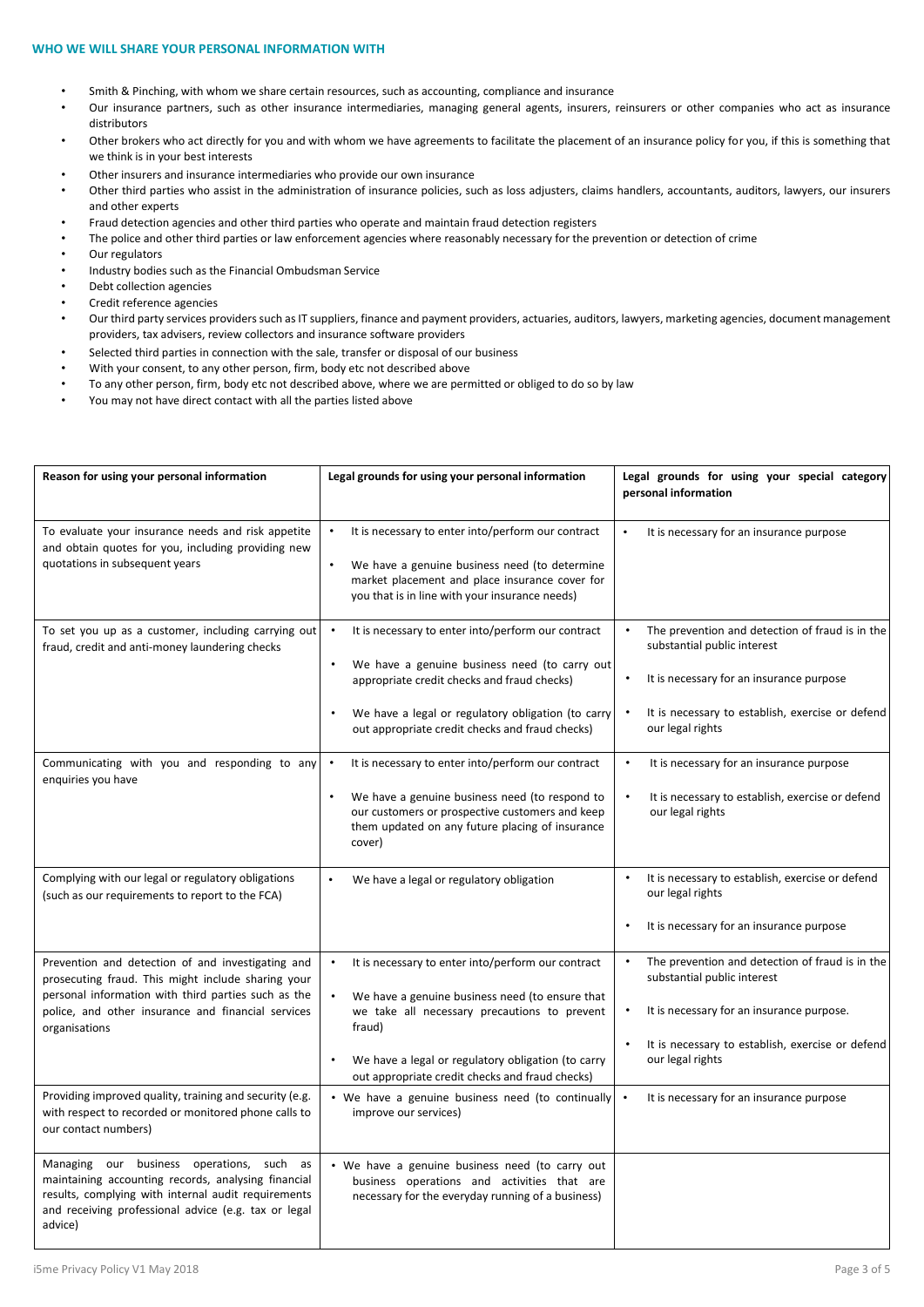| Monitoring applications, reviewing,<br>assessing,<br>tailoring and improving our products and services and<br>similar products and services we offer<br>This includes providing new quotations in subsequent<br>years and in the first year after you make a quote<br>enquiry, but you do not proceed. | We have a genuine business need (to market our<br>services)                                                                                                                                   |                                                                                                       |
|--------------------------------------------------------------------------------------------------------------------------------------------------------------------------------------------------------------------------------------------------------------------------------------------------------|-----------------------------------------------------------------------------------------------------------------------------------------------------------------------------------------------|-------------------------------------------------------------------------------------------------------|
| Tracing and recovering debt                                                                                                                                                                                                                                                                            | . We have a genuine business need (to trace and receive<br>any debt which is owed to us)                                                                                                      | • It is necessary to establish, exercise or defend our<br>legal rights                                |
| Monitoring usage of any of the various i4me websites                                                                                                                                                                                                                                                   | • We have a genuine business need (to assess usage of<br>our website), in order to help manage our business<br>and to improve our products and services to all<br>customers and website users |                                                                                                       |
| To apply for and claim on our own insurance                                                                                                                                                                                                                                                            | • We have a genuine business need (to have our own<br>insurance)                                                                                                                              | We have your explicit consent<br>It is necessary to establish, exercise or defend<br>our legal rights |

#### **DISCLOSING OTHER PEOPLE'S INFORMATION**

We may collect personal information from you about other individuals for example joint policy holders or someone you authorise to deal with us. If you provide information about another person you are responsible in ensuring that you have told the individual how we will use their personal information. You will also have permission from the individual to provide their personal information (including any sensitive information) to us to process.

#### **ONLINE CHANNELS**

We may use and share information from or with online sources, such as websites, social media. This information may be used to help tailor and improve our services and communicate with you effectively, as we know many of our customers use a range of media channels.

Where we use or share information from or with these sources, we will respect any permissions you have advised about how you would like your information to be used. We recommend you routinely review the privacy notices and preference settings that are available to you on any social media platforms.

#### **INTERNATIONAL DATA TRANSFERS**

We do not transfer any data outside of the UK. Our back-office client management system stores client information and documentation on servers, which are located in the UK. Email records are backed up to cloud storage via Microsoft. The servers we use for this purpose are located in the UK.

#### **AUTOMATED PROCESSING**

Where a decision is necessary in relation to your insurance policy, we sometimes make decisions using automated means. The automated process will consider the information that you provide us (for example, details of the property, postcode and local crime rate), to determine whether your application for insurance can be accepted and what the premium will be. Where we make automated decisions, you may request that the decision is reviewed by an individual decision-maker.

#### **HOW WE PROTECT YOUR INFORMATION**

To protect your information, we use a range of organisational and technical security measures.

Where we have given you (or you have chosen) a password, you are responsible for keeping this it confidential. Please do not share your password with anyone.

Within i4me, we restrict access to your information to those who need to know it for the purposes set out above.

We use firewalls to block unauthorised traffic to our network.

#### **DATA RETENTION**

We retain personal information we collect from you where we have an ongoing legitimate need to do so, for example:

- To provide you with a product or service you have requested us to provide
- To perform our contractual obligations to you
- To comply with applicable legal, tax or accounting requirements
- To defend or manage any claims or complaints between us, you and any relevant third party including taking legal advice in respect of such claims in order to establish, exercise or defend our legal rights or such claims. This would include complaints and claims which you may bring against us or which are submitted to a court, regulatory authority or ombudsman